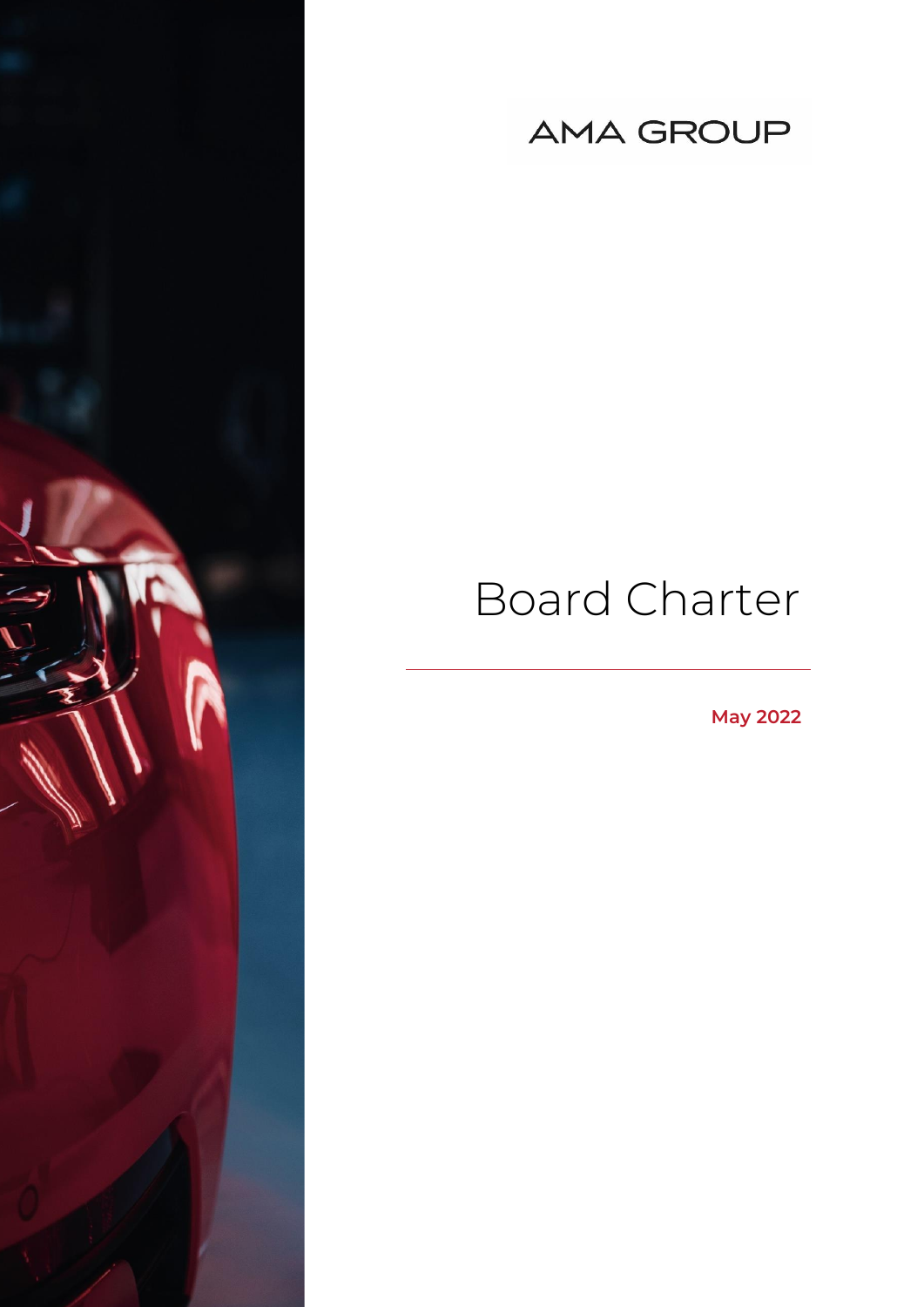# **1 PURPOSE OF CHARTER**

This Charter sets out the role, responsibilities, composition, structure and processes of the Board of AMA Group Limited (AMA Group).

These matters are also governed by AMA Group's constitution, the Corporations Act, the Listing Rules of the Australian Securities Exchange and Singapore Exchange and general law.

# **2 ROLE AND RESPONSIBILITIES**

The primary role of the Board is to demonstrate leadership, provide overall strategic guidance, and effective oversight of management in implementing AMA Group's objectives and instilling its values.

To perform its role, the Board has reserved for itself the key responsibilities set out below:

#### **Leadership**

- **•** Define AMA Group's purpose.
- Set the tone from the top, including approving AMA Group's values and Code of Conduct.
- Appoint, and should it be necessary, terminate the employment of, the Group Chief Executive Officer (CEO).
- **·** Drive Board succession planning to ensure membership of the Board is skilled, diverse and appropriate for AMA Group's needs.
- Challenge management and hold them to account, as required.

#### **Strategy**

- **•** Set AMA Group's strategic direction.
- Approve, and oversee management's implementation of strategic objectives and business plans.
- **.** Approve, and monitor the progress of major business initiatives in excess of management's delegations (including major capital expenditure and capital management initiatives, acquisitions and divestments).
- Make decisions in relation to significant matters of a sensitive or extraordinary nature.

# **Governance**

**AMA GROUF** 

- Monitor the effectiveness of AMA Group's governance practices.
- Oversee the review and update of governance policies, practices and procedures as necessary to support a commitment to best practice governance.
- **•** Appoint, evaluate the performance of, and should it be necessary, terminate the employment of, the Company Secretary.
- **EXEL Assess the performance of the Board, its committees, and each individual Non-**Executive Director.
- Determine Board composition and approve the appointment of Non-Executive Directors.
- Oversee the work of Board committees and give due consideration to committee recommendations received.
- Approve delegations of authority to the CEO and oversee the CEO's delegations of authority to management.
- **Ensure that an appropriate framework exists for relevant information to be reported** by management to the Board.
- Determine the remuneration of the Chair of the Board and other Non-Executive Directors within the limits approved by shareholders.

**HEAVY**<br>MOTOR

 $\wedge$ 

**SUPPLY** 

 $\wedge$ 

CROUP

Monitor compliance with AMA Group's continuous disclosure obligations.

DRIVE

NON<br>DRIVE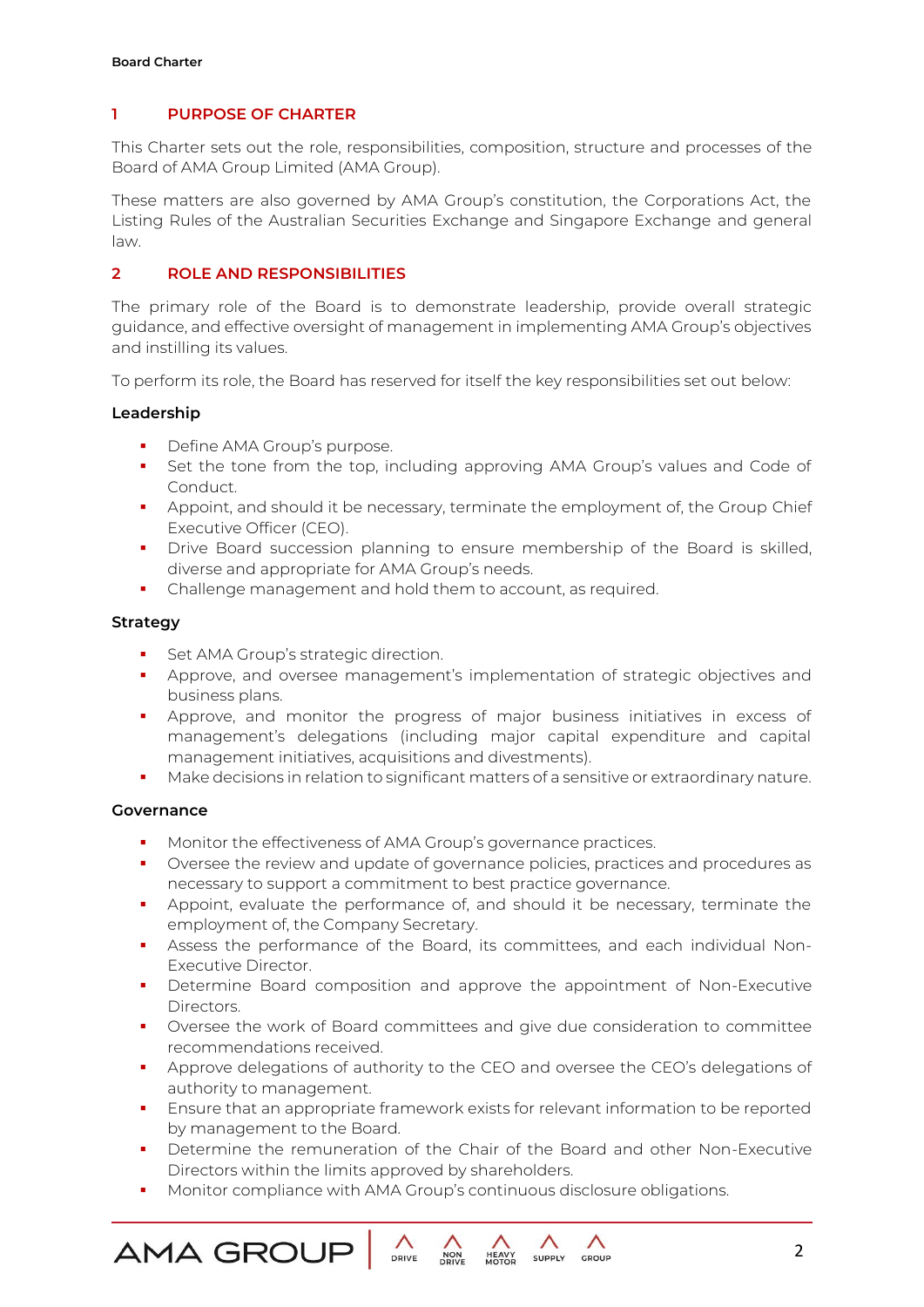# **Finance**

- Approve AMA Group's annual operating and capital expenditure budgets.
- Oversee AMA Group's financial position and monitor financial performance.
- **•** Approve AMA Group's full year and half year financial reports and associated results releases.
- Oversee the integrity of AMA Group's accounting and corporate reporting systems, including the external audit, in order to ensure the integrity of financial and other corporate reporting.
- Oversee AMA Group's external audit and internal audit activities, including approving the appointment and remuneration of the external and internal auditors.
- **•** Determine AMA Group's dividend policy and approving the payment of dividends.
- Approve investment or expenditure initiatives above the CEO's expenditure delegations.

#### **Risk and Compliance**

- Set AMA Group's risk appetite and approve its risk appetite statement.
- **•** Monitor the effectiveness of the risk management framework (for both financial and non-financial risks) and whether AMA Group is operating with due regard to the risk appetite statement.
- Approve any changes to the risk management framework and approve key policies that support the framework.
- Satisfy itself that appropriate internal controls, disclosure, reporting and management are in place and effective.
- **•** Oversee the annual insurance program.
- **•** Require appropriate compliance frameworks and controls to be in place and operating effectively for compliance with the relevant laws and regulations.
- Monitor significant litigation in which AMA Group is involved.

#### **People and Remuneration**

- Develop and approve succession plans for the CEO, other executive Key Management Personnel (KMP) and other senior executives as required.
- Approve AMA Group's remuneration framework and policies and ensure they are aligned with AMA Group's purpose, values, strategic objectives and risk appetite.
- **EXECT** Approve the remuneration of the CEO, other executive KMP and other senior executives as required.
- Evaluate the performance of the CEO and review the CEO's evaluation of the performance of other executive KMP and other senior executives as required.
- Approve the key accountabilities and performance measures for the CEO, other KMP and other senior executives as required.
- Approve any new, or material amendments to any existing, employee incentive plans including, but not limited to, equity-based plans.
- Approve matters in respect of the short-term and long-term incentive plans (including overall short-term incentive plan payments, long-term incentive offers and any vesting outcomes).
- Approve, and monitor the effectiveness of, AMA Group's Diversity Policy.
- Approve, and monitor progress in achieving, annual measurable objectives for achieving diversity.

#### **Other**

**•** Perform other functions prescribed by AMA Group's constitution, the law and regulations.

**HEAVY**<br>MOTOR

NON<br>DRIVE

DRIVE

 $\wedge$ 

**SUPPLY** 

 $\wedge$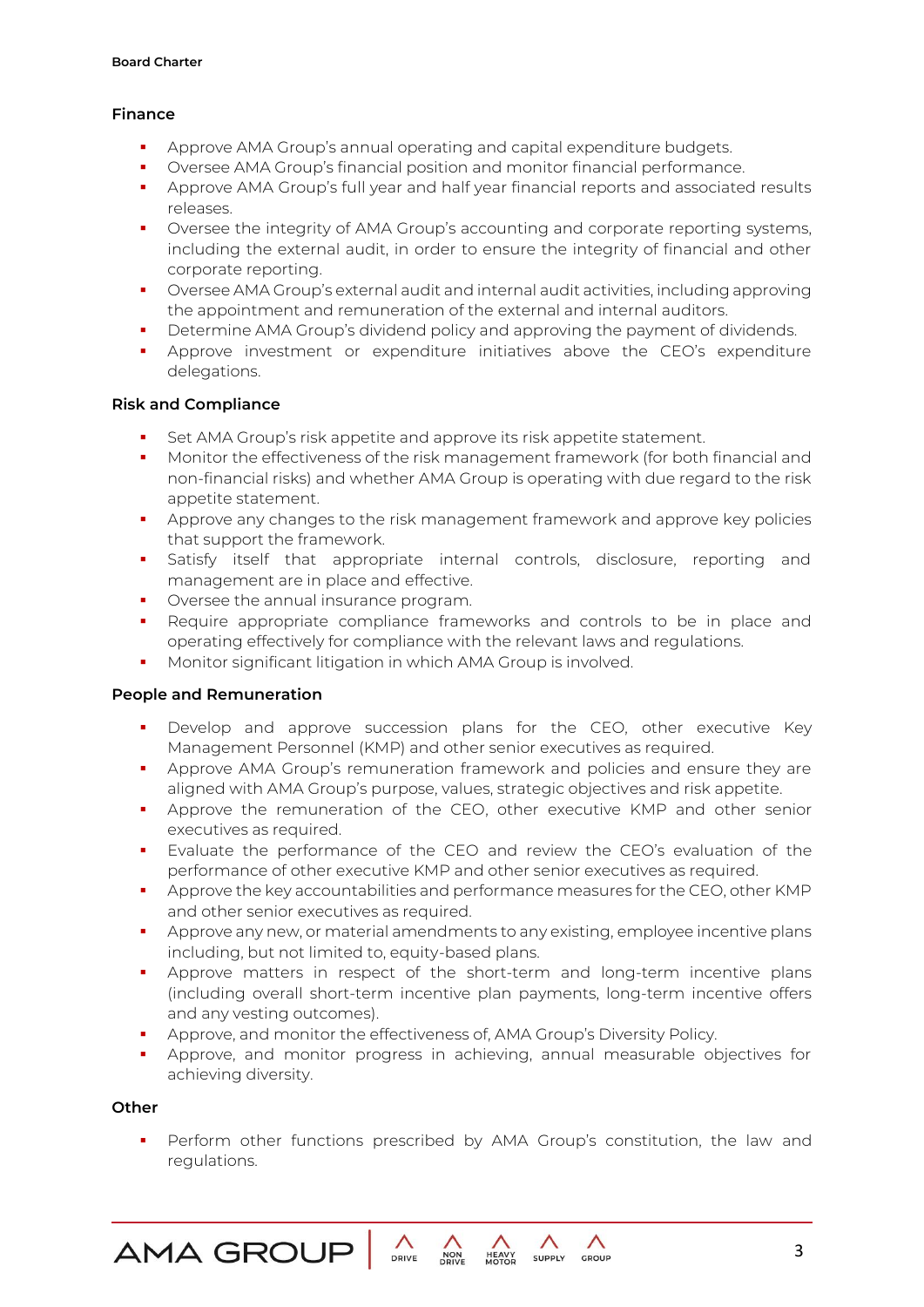# **3 BOARD COMPOSITION**

The Board will be structured so that its membership provides the mix of skills, knowledge, experience and diversity to enable it to discharge its responsibilities and add value, and its size facilitates effective discussion and efficient decision-making. The Board will determine its size and composition, subject to AMA Group's constitution and the law.

The Board will comprise a majority of independent Non-Executive Directors.

#### **Independence of Directors**

The Board will assess the independence of each Non-Executive Director prior to appointment and then annually. Each Director is required to provide the Board with all relevant information to enable it to make this assessment.

The Board defines an independent Director as a Non-Executive Director (that is, not a member of management) who is free of any interest, position or relationship that might influence, or reasonably be perceived to influence, in a material respect their capacity to bring an independent judgement to bear on issues before the Board and to act in the best interests of AMA Group as a whole rather than in the interests of an individual shareholder or other party.

When assessing the independent status of a Non-Executive Director, the Board will consider a range of relevant factors, including those set out in the ASX Corporate Governance Principles and Recommendations (4th Edition) (ASX P&R).

The Board may determine that a Non-Executive Director is independent notwithstanding the existence of an interest, position or relationship referred to in the ASX P&R. In such a case, the Board will outline the reasons for making its determination in its annual governance disclosures.

If there is a change in a Non-Executive Director's interests, positions or relationships, the Director must promptly inform the Board.

# **Selection, appointment, re-election and tenure**

The Board will establish general processes for the selection and appointment of new Non-Executive Directors and the re-election of incumbent Non-Executive Directors, but may adopt a flexible approach depending on timing and circumstances.

A written agreement will be entered into with each new Non-Executive Director that sets out the key terms and conditions of their appointment.

A new Director appointed by the Board is subject to election at the Annual General Meeting (AGM) following their appointment.

The tenure of the CEO as a Director is linked to the CEO's executive office. Under AMA Group's constitution, no other Director may hold office without re-election past the third AGM following their appointment, or three years, whichever is longer.

Prior to each AGM, the Board is to determine whether it will recommend to shareholders that they vote in favour of the election or re-election (as the case may be) of each Non-Executive Director standing for election or re-election, having regard to any matters the Board considers relevant, including the Director's performance and length of tenure.

#### **Induction and training**

**AMA GROL** 

Each Director will be offered an induction program on appointment and is expected to undertake ongoing education and training to maintain the skills and knowledge required to perform their role effectively. The Board will periodically review whether there is a need

NON<br>DRIVE

DRIVE

**HEAVY**<br>MOTOR

 $\wedge$ 

SUPPLY

 $\wedge$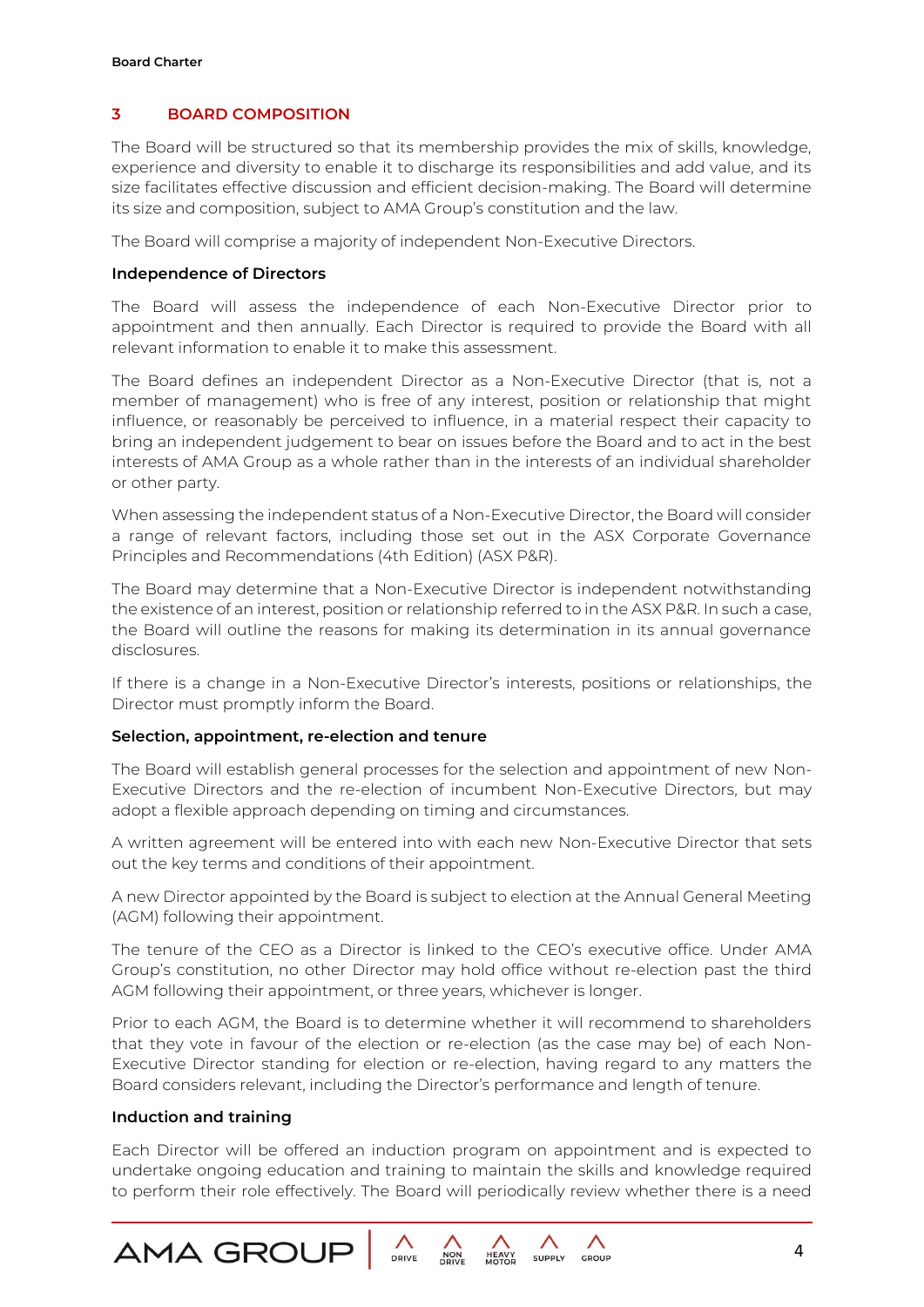#### **Board Charter**

for the Board to undertake professional development, and whether the Board collectively has the skills, knowledge and experience to deal with new and emerging business and governance issues.

# **4 BOARD COMMITTEES**

The Board may from time to time establish committees of Directors to assist it in the discharge of its responsibilities and to allow detailed consideration of complex issues. Each committee will operate under a charter, approved by the Board, which sets out the role, responsibilities, composition, structure and processes of the committee.

The Board will appoint the Chair and members of each committee. Over time, Directors may rotate on and off committees taking into account the needs of the committees and the experience of individual Directors. The authority of each committee is as expressly stated in its charter or as otherwise authorised by the Board.

The Board will periodically review the appropriateness of the committee structure, as well as the membership and the charter of each committee.

The Board may also delegate specific functions to ad hoc committees on an "as needs" basis. The authority delegated to these committees is set out in Board resolutions.

#### **5 ROLE OF THE CHAIR**

The Board will appoint the Chair. The Chair must be an independent Non-Executive Director.

The role of the Chair is to lead the Board, facilitate the effective contribution of all Directors, promote constructive and respectful relations between the Board and management, and ensure the efficient conduct of the Board's function. The Chair will guide and promote the ongoing effectiveness and development of the Board and individual Directors.

#### **6 RELATIONSHIP WITH MANAGEMENT**

The Board delegates responsibility for the day-to-day management of AMA Group to the CEO and through the CEO to other members of executive management. The Board may impose specific limitations on the delegation of authority from time to time.

The CEO will consult with the Chair and the Board regarding matters that the CEO consider are of such a sensitive or extraordinary nature as to warrant the attention of the Board regardless of value.

The Board expects management to provide it with accurate, timely and candid information, and clear, concise and reasoned decision papers. The Board has access to management and rights to seek explanations and additional information from management (within and outside of Board meetings).

#### **7 COMPANY SECRETARY**

The Board will appoint the Company Secretary. The Company Secretary is accountable to the Board, through the Chair, on all matters to do with the proper functioning of the Board.

All Directors have access to the Company Secretary.

#### **8 BOARD MEETINGS**

**AMA GROUR** 

The Board will meet as often as necessary in order to fulfil its role. It is intended that the Board will meet at least eight times each calendar year. A Board meeting schedule will be determined prior to the commencement of each calendar year. Additional meetings may be convened if matters requiring immediate consideration arise between scheduled meetings. The Board may meet periodically without the CEO or other management present.

NON<br>DRIVE

DRIVE

**HEAVY**<br>MOTOR

SUPPLY

 $\wedge$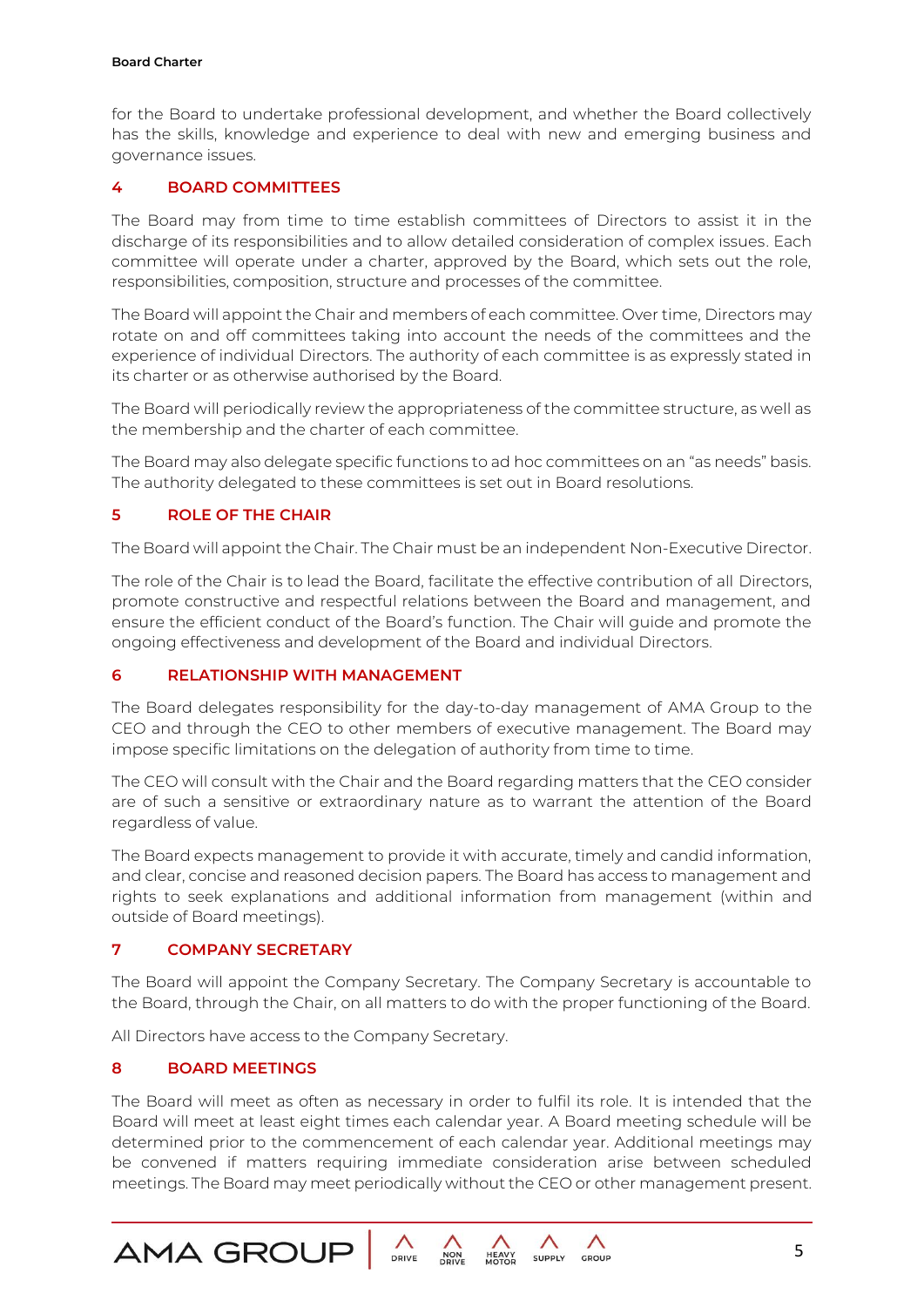Board meetings and proceedings are governed by AMA Group's constitution.

Directors are required to be fully prepared for each Board meeting. Directors may attend in person or participate by videoconference or other electronic means.

Unless the Directors decide differently, three Directors constitute a quorum.

#### **Agenda and documentation**

The agenda for each meeting will be determined by the Chair, the CEO and the Company Secretary. Any Director may request that a particular item be added to the agenda. The agenda and documentation are to be distributed to Directors within a reasonable time prior to each meeting.

Every possible effort will be made to ensure that papers tabled at a Board meeting will be made available to all Directors participating, regardless of location.

#### **Minutes**

Minutes of each Board meeting will be prepared by the Company Secretary and approved by the Chair in draft. The minutes will be approved at the next Board meeting and then signed by the Chair.

# **9 DIRECTOR CONDUCT**

**AMA GROUF** 

Directors will act with honesty and integrity and will observe the highest standards of ethical and responsible behaviour. Each Director is bound by AMA Group's Code of Conduct, their appointment letter and all applicable AMA Group policies.

#### **Conflicts of interest**

Directors are required to take all reasonable steps to avoid actual, potential or perceived conflicts of interest. Under AMA Group's constitution and at law, Directors must disclose any conflicts of interest and abstain from participating in any discussion or voting on matters in which they have a material personal interest.

The following procedures are to be followed by a Director who believes they may have a conflict of interest or material personal interest:

- the Director must disclose to the Chair and the Board any actual or potential conflict or material personal interest which may exist, or might reasonably be thought to exist, as soon as it arises;
- a determination as to whether or not a conflict exists will be made, and if necessary, this determination will be made by the Board (excluding the potentially conflicted Director); and
- an appropriate course of action will be set based on the determination made, and such action may require the conflicted or interested director to absent themselves when the Board discusses and votes on matters to which the conflict or interest relates.

# **10 ACCESS TO INFORMATION AND INDEPENDENT ADVICE**

The Board has authority to conduct or direct any investigation required to fulfill its responsibilities and has the ability to retain, at AMA Group's expense, such independent professional advice as it considers necessary from time to time in the performance of its duties.

Each Director has the right to seek independent professional advice at AMA Group's expense, subject to prior consultation with, and the consent of, the Chair (or in the case of a request by the Chair, the consent of another Non-Executive Director). A copy of the advice

NON<br>DRIVE

DRIVE

**HEAVY**<br>MOTOR

 $\wedge$ 

**SUPPLY** 

 $\wedge$